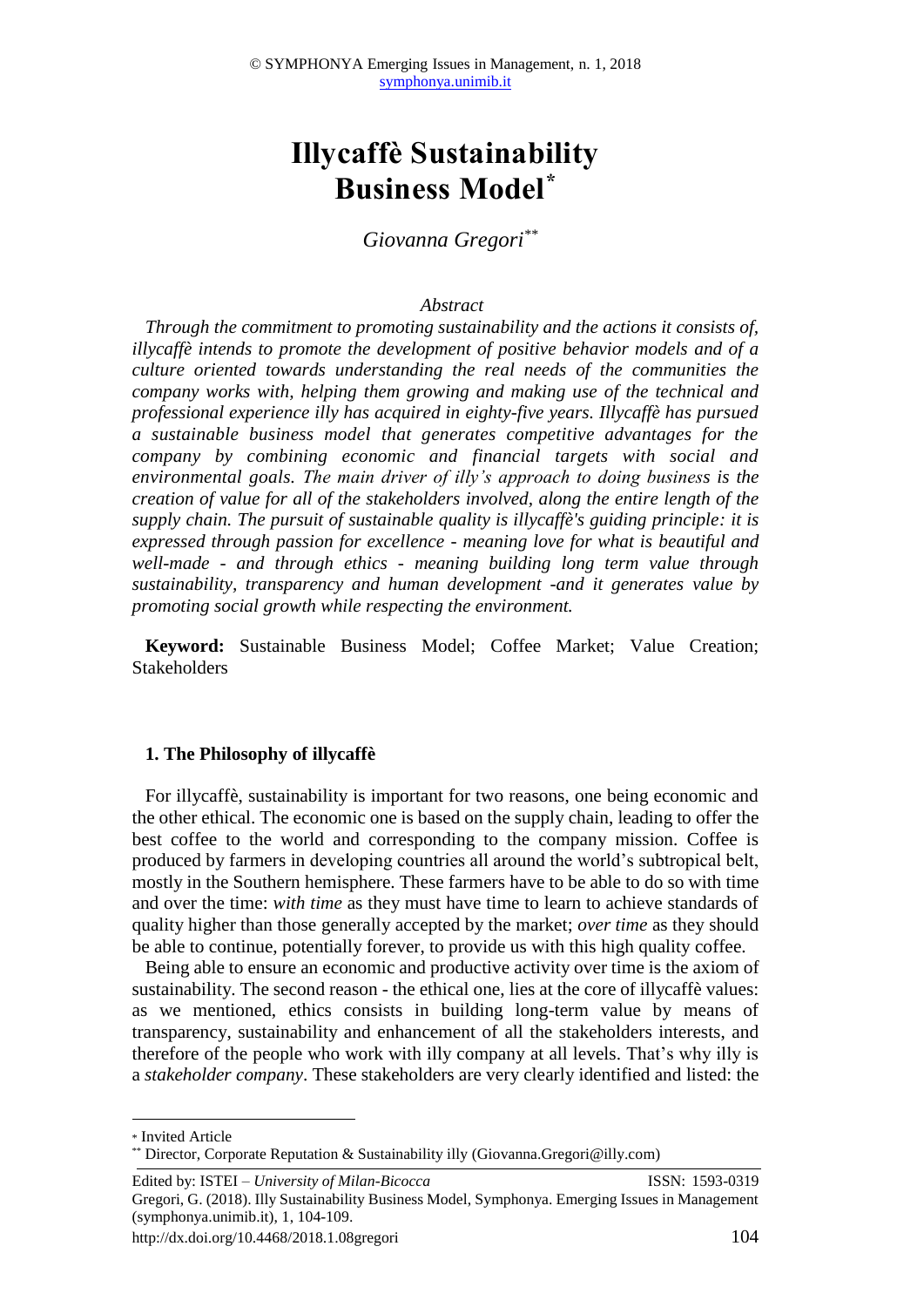top ones are the consumers, for whom the company exists and whose satisfaction is the company's fundamental purpose. Immediately after are those customers who are also partners in offering the global consumers the best coffee nature can provide. They are followed by the company employees (the 'talents'), without whom illy wouldn't have neither product, nor loyal customers, nor enthusiastic consumers. Immediately following are the suppliers, who provide with the raw material for a super premium product– and the communities of which all these actors are part. Finally, and only at the bottom, we find the shareholders, who are in fact at the service of the company itself and of all its stakeholders

For all of these six categories of stakeholders the company pursues the so-called *triple bottom line*, consisting in economic, social and environmental sustainability. Economic sustainability, which possibly lies at the origin of the other two, is pursued by a strategy of shared value: in this paradigm profit becomes a mean - and not the aim - to generate resources, allowing the company to thrive, to reinvest and share its profit and its enterprise value with its stakeholders. Social sustainability is pursued through a strategy of growth - first of all individual growth: we live in a society where more and more basic needs are met and increasingly people aim at self-fulfillment in terms of socio-economic development. Culture is at the heart of this social sustainability, where illy is particularly active with several local programs within the coffee communities, especially through its University of Coffee and the Ernesto Illy Foundation. Last but not least, environmental sustainability, which is pursued through a very simple strategy of respect for the environment, mainly consisting in not polluting, secondly in reducing waste, and thirdly in using renewable resources as much as possible. Thanks to this triple bottom line, illy completely adheres to the United Nation's basic but complete definition of sustainability - which consists in satisfying our own needs without compromising the ability of future generations to satisfy theirs.



**Figure 1:** *Illycaffè's Stakeholder Hierarchy*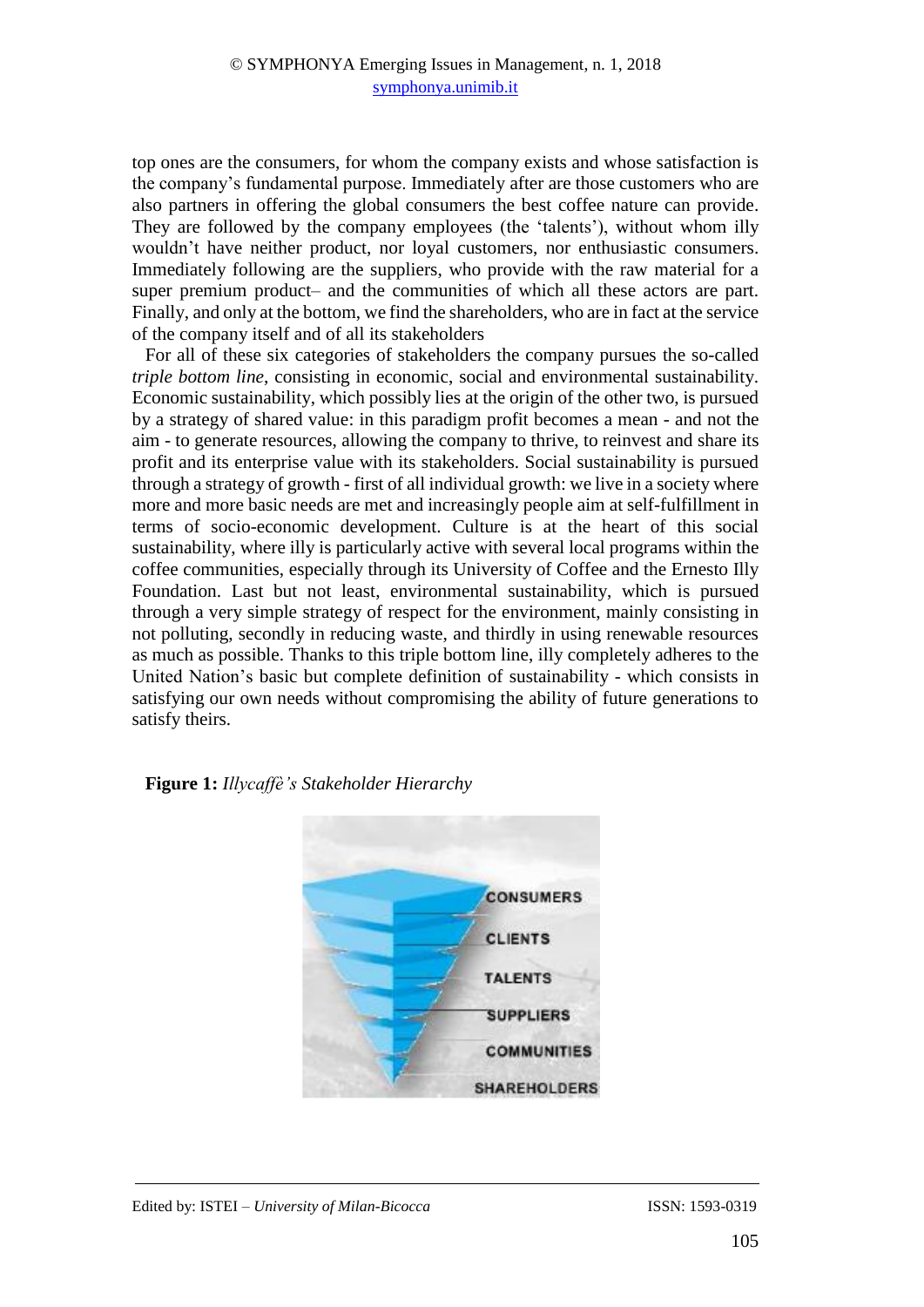# **2. Sustainability Governance**

Illycaffe has implemented a clear strategy specific mechanisms for its sustainability governance and has broad governance and monitoring systems in place to ensure the sustainable development of its business in accordance with both the laws and a pursued economic-social-environmental harmony. This requires transparency in word and deed: fairness in management, compliance with regulations, protection of the rights and interests of shareholders and all stakeholders, and responsible behavior in all functional areas.

As sustainability is an integral part of the corporate vision and business strategy, the company recently has further strengthened the governance and control mechanisms by establishing a Sustainability Committee within the Board of Directors and an operative cross-functional Working Group coordinated by the Director of Corporate Reputation & Sustainability.

The Director of Corporate Reputation & Sustainability refers to the Committee regarding all sustainability matters, presenting global scenario, initiatives, tools, systems and policies developed by illycaffè in the field of responsible management.

The Sustainability Committee, composed of  $3$  Board members  $-2$  of which are non-executive and independent – is responsible of supervising all relevant sustainability issues for illycaffè, including the Sustainability Operational Plan, the full integration of sustainability programs in the corporate strategic plan, relations with institutions and communities in coffee-producing countries with regards to sustainable agriculture and investments in the local community, the drafting of the Sustainable Value Report, the Responsible Supply Chain Process certification, and various feasibility studies to reduce the environmental impact and improve the energy efficiency of the productive facilities. This Committee supports also the Board of Directors with preliminary functions - both propositional and advisory - and all evaluations and decisions concerning sustainability.

The relevant activities in terms of sustainability are monitored and carried out by the Sustainability Working Group. This Group analyzes and updates periodically the Sustainability Operational Plan - linked with the Multi-year Strategic Plan – consistently updating it in relation to the current sustainability issues.

The Director of Corporate Reputation & Sustainability. serves as illycaffe's corporate spokesperson for sustainability issues on a global scale, supervises sustainability related communication programs and issues management, facilitates and coordinates relations with corporate stakeholders. She periodically reports to the Sustainability Committee, and, when asked, to the whole Board of Directors on the activities, tools and management systems developed for the practice of responsible management.

The approach that illycaffè has adopted for some time now allows it to make management choices that are sustainable from an economic, social, and environmental point of view: thanks to an appropriate monitoring and risk management system which takes into account both traditional corporate risk and risks concerning sustainability and reputation, it is able to limit related costs and thus produces more added value for all stakeholders.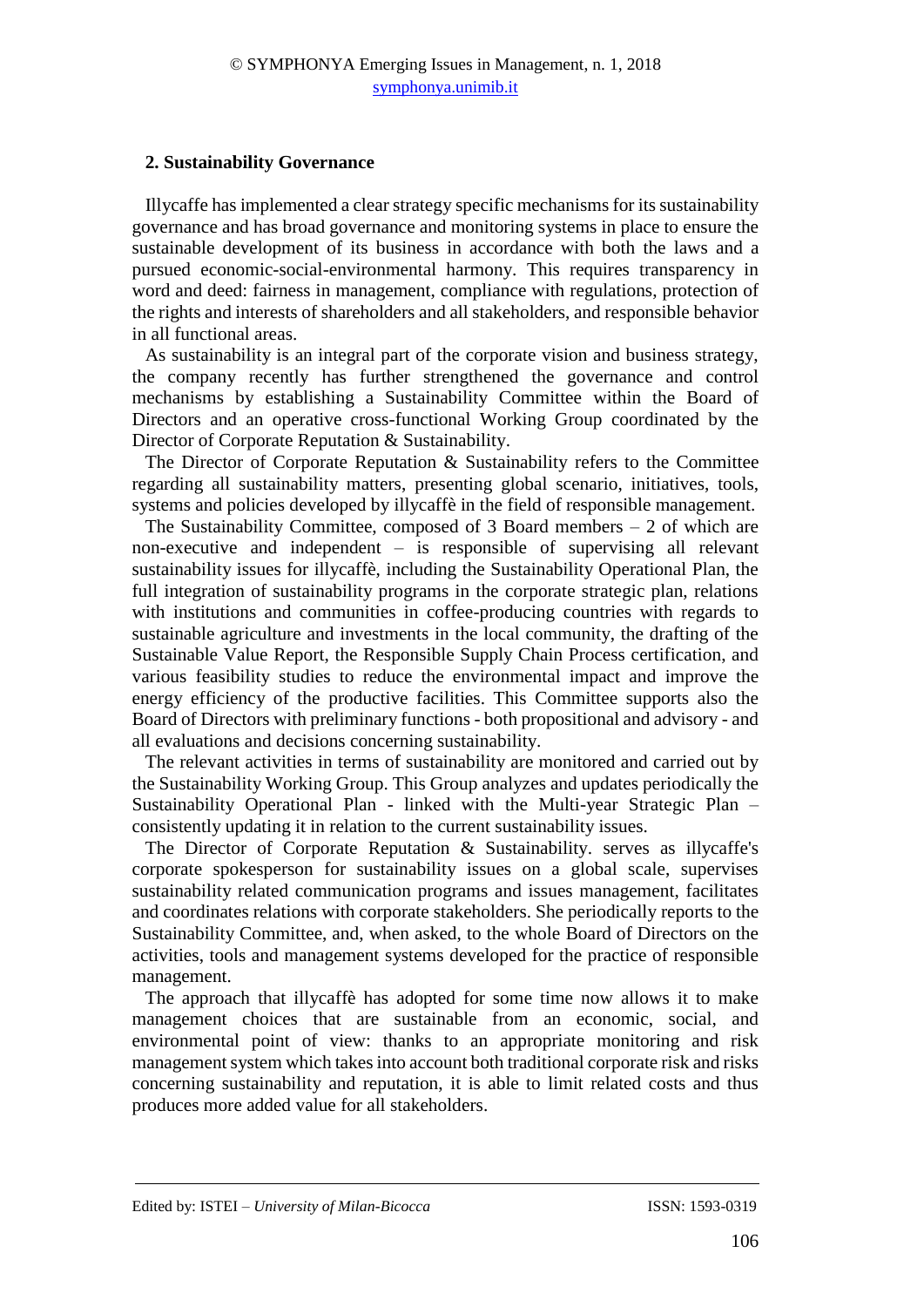# 2.1 **Sustainability Operational Plan**

In 2016, illycaffè decided to update and develop a new "Sustainability Plan", in keeping with its values, with its industrial strategy and with its management systems to focus on its commitment and trends in sustainability in an increasingly better way. The document illustrates the general guidelines and it is being used as a base for a further analysis via a specific "Sustainability Operational Plan", constantly updated and listing in details the actions and objectives that illycaffè intends to achieve in the medium to long term: defining real planning, roles and responsibilities for the areas involved, quantitative targets, and relative performance indicators. The Sustainability Operational Plan is therefore a planning and control tool to support the management and the board for monitoring responsible management.

# **3. Sustainability Strategy**

In order to ensure a better share of its sustainability strategy with all the stakeholders, the company formulated the Sustainability Policy which, together with the Code of Ethics, forms illycaffè's core commitment within the framework of responsible business management in the three main areas of sustainability. For illy, the guiding principle in doing business is value creation at all levels of the supply chain, constantly striving for improvement: he corporate social responsibility model illy has been developing for years includes environmental management systems, energy efficiency, research, innovation, shared responsibility, traceable raw materials and support to local communities - all of this based on a long term vision.

Illy's value chain is based on three fundamental principles: selecting and working with the best Arabica producers in the world, those capable of satisfying illy's requirements; though illy's University of Coffee, sharing with them the knowledge of the best agronomical practices to obtain high quality production, while respecting and protecting the environment; recognizing the highest quality through a premium price nurturing continuous improvement and sustainable production.

### 3.1 **Sustainability Policy**

The Sustainability Policy has the scope to provide a representation of illycaffè sustainability values, objectives, commitments and governance. It is applied, in harmony with the current legal regulations, in all countries and territories where illycaffè operates. It permeates the company culture, relying on the principles clearly defined in the Code of Ethical Conduct and in the other company policies. The approach used by illycaffè to draft its Sustainability Policy 2030 is the following: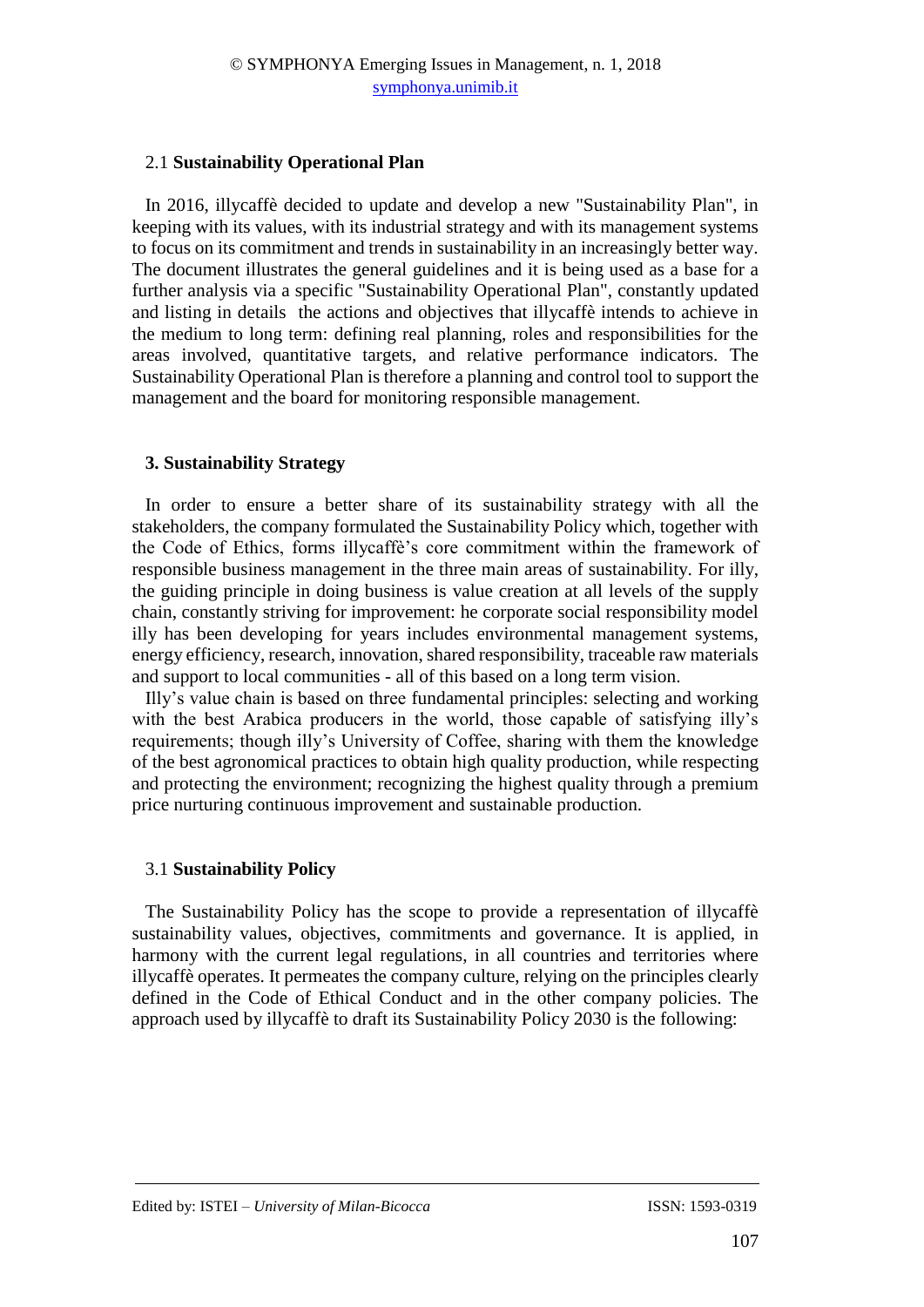| <b>COMMITMENT</b>                                                         | <b>OBJECTIVE</b>                                                                                                                                                                                                                                                                                                                                                                               |
|---------------------------------------------------------------------------|------------------------------------------------------------------------------------------------------------------------------------------------------------------------------------------------------------------------------------------------------------------------------------------------------------------------------------------------------------------------------------------------|
| Responsible<br>Supply Chain<br>&<br>Sustainable<br>Agriculture            | Constantly improving knowledge $\&$ analysis of the<br>impacts throughout the value chain, guaranteeing the<br>highest possible traceability<br>Contributing to the value chain sustainable<br>development though research, knowledge transfer<br>and field projects<br>Promoting integrated agriculture to preserve and<br>improve coffee sustainable quality worldwide                       |
| Happiness,<br>Wellbeing<br>$\mathcal{R}_{\mathcal{L}}$<br>Quality of Life | Fostering and disseminating sustainability principles<br>& culture, together with its intrinsic link with human<br>happiness & wellbeing<br>Actively participating to the international debate on<br>happiness, wellbeing and quality of life<br>improvement<br>Promoting global sustainability partnership                                                                                    |
| Circular<br>Economy<br>$\mathcal{R}_{\mathcal{L}}$<br>Innovation          | Designing products $\&$ systems consistent with the<br>sustainability and circular economy principles<br>Improve energy efficiency & wise resource<br>consumption, always applying the best practices and<br>innovative solutions<br>Nurturing and promoting respect for the environment as<br>the fondamental principle for innovation and<br>sustainability throughout the whole value chain |

- Relevance analysis of the 17 Sustainable Development Goals (SDGs) in relation to the coffee value chain.
- Identification of 9 macro-objectives and related commitments, stated as targets in the Sustainability Policy 2030.
- Creation of a Sustainability Action Plan 2017-21, consistent with the company multi-year Strategic Plan, aimed to promote the achievement of the medium terms goals, while outlining measurable actions which will be subject to internal annual monitoring through specific indicators.

Illycaffè -a leader in the coffee sustainable quality production and a sponsor of Human & Environmental respectful lifestyles- is committing to pursue and achieve Sustainability in these three areas within 2030.